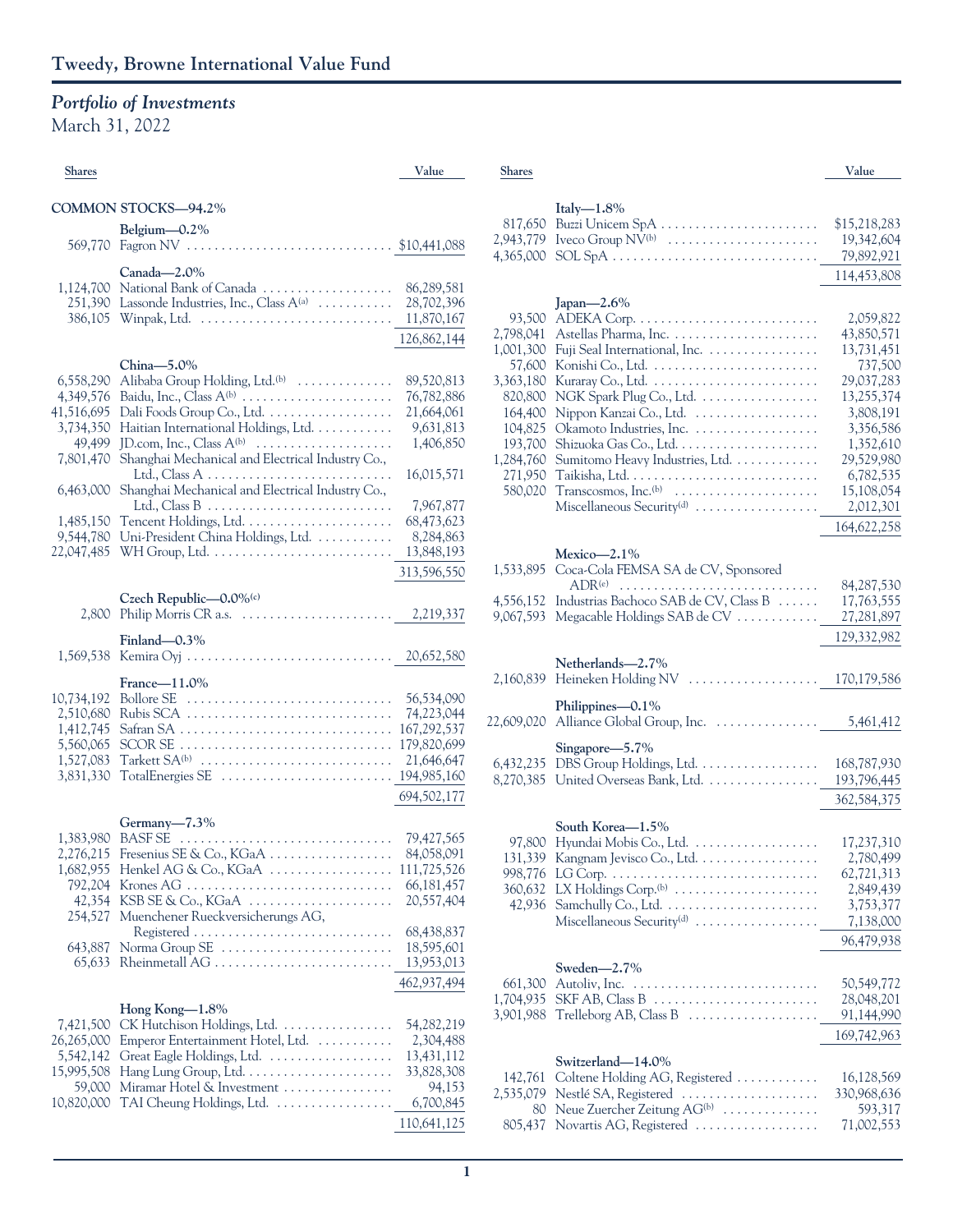## *Portfolio of Investments*

March 31, 2022

| <b>Shares</b>                                                                                                                                                             |                                                                                                                                                                                                                                                                                                                                                                                                 | Value                                                                                                                                                                                  |  |
|---------------------------------------------------------------------------------------------------------------------------------------------------------------------------|-------------------------------------------------------------------------------------------------------------------------------------------------------------------------------------------------------------------------------------------------------------------------------------------------------------------------------------------------------------------------------------------------|----------------------------------------------------------------------------------------------------------------------------------------------------------------------------------------|--|
| 68,178<br>581,341<br>429,703<br>262,041                                                                                                                                   | Switzerland (continued)<br>Phoenix Mecano AG <sup>(a)</sup><br>Roche Holding AG<br>$TX$ Group $AG^{(b)}$<br>Zurich Insurance Group AG                                                                                                                                                                                                                                                           | \$28,955,728<br>230,964,264<br>71,839,397<br>129,956,458<br>880,408,922                                                                                                                |  |
| 5,694,918<br>16,699,941<br>14,718,898<br>5,651,479<br>8,418,226<br>5,273,360<br>11,937,289<br>17,304,144<br>10,457,845<br>1,178,920<br>2,283,205<br>16,292,379<br>380,279 | United Kingdom-18.7%<br>Babcock International Group plc <sup>(b)</sup><br>BAE Systems plc<br>Diageo plc $\dots\dots\dots\dots\dots\dots\dots\dots\dots\dots\dots$<br>GlaxoSmithKline plc<br>Incheape plc<br>Johnson Service Group plc <sup>(b)</sup><br>Tesco plc<br>Unilever plc (Ordinary Shares)<br>Vertu Motors plc<br>Vivo Energy plc $\dots\dots\dots\dots\dots\dots\dots\dots\dots\dots$ | 24, 235, 434<br>157,194,930<br>233,175,435<br>287,323,559<br>182,560,739<br>46,248,229<br>18,455,991<br>20,939,200<br>37,947,066<br>53,590,989<br>103,900,622<br>13,900,482<br>680,664 |  |
| 75,488<br>60,045<br>418<br>546,465<br>687,282<br>1,819,506<br>787,517                                                                                                     | United States-14.7%<br>Alphabet, Inc., Class A(b)<br>.<br>Alphabet, Inc., Class C(b)<br>Berkshire Hathaway, Inc., Class A(b)<br>Ionis Pharmaceuticals, Inc. <sup>(b)</sup><br>Johnson $\&$ Johnson $\dots \dots \dots \dots \dots \dots$                                                                                                                                                        | 1,180,153,340<br>209,958,548<br>167,705,085<br>221,088,978<br>30,470,888<br>90,425,693<br>67,394,502<br>139,571,638<br>926,615,332                                                     |  |
|                                                                                                                                                                           | <b>TOTAL COMMON STOCKS</b>                                                                                                                                                                                                                                                                                                                                                                      |                                                                                                                                                                                        |  |
|                                                                                                                                                                           | PREFERRED STOCKS-0.5%                                                                                                                                                                                                                                                                                                                                                                           |                                                                                                                                                                                        |  |
| 11,044,000                                                                                                                                                                | Chile-0.3%<br>Embotelladora Andina SA, Class A                                                                                                                                                                                                                                                                                                                                                  | 20,603,865                                                                                                                                                                             |  |
| 166,388                                                                                                                                                                   | Croatia-0.2%<br>Adris Grupa DD                                                                                                                                                                                                                                                                                                                                                                  | 10,269,053                                                                                                                                                                             |  |

### **TOTAL PREFERRED STOCKS**

|  | 30,872,918 |
|--|------------|
|  |            |

| <b>Shares</b>                                                                                                                                                           | Value           |
|-------------------------------------------------------------------------------------------------------------------------------------------------------------------------|-----------------|
| REGISTERED INVESTMENT COMPANY-1.4%<br>87,362,663 Dreyfus Treasury Securities Cash<br>Management-Institutional<br>Shares $0.11\%$ <sup>(f)</sup><br>$(Cost $87,362,663)$ | \$87,362,663    |
| <b>Face Value</b>                                                                                                                                                       |                 |
| <b>U.S. TREASURY BILL—2.0%</b><br>$$125,000,000$ 0.050%(g) due 04/14/2022(e)<br>$(Cost $124,997,743)$ 124,997,743                                                       |                 |
| <b>INVESTMENTS IN SECURITIES</b>                                                                                                                                        | 6,185,120,735   |
| UNREALIZED APPRECIATION ON<br>FORWARD CONTRACTS $(Net)$<br>1.0                                                                                                          | 65,843,704      |
| <b>OTHER ASSETS</b>                                                                                                                                                     | 55,442,970      |
|                                                                                                                                                                         | \$6,306,407,409 |

*(a) "Affiliated company" as defined by the Investment Company Act of 1940.*

 $(b)$  *Non-income producing security.* 

*(c) Amount represents less than 0.1% of net assets. (d) Represents one or more issuers where disclosure may be disadvantageous to the Fund's accumulation or disposition program. The aggregate amount of \$9,150,301 represents 0.1% of the net assets of the Fund.*

*(e) This position has been segregated to cover certain open forward contracts. At March 31, 2022, liquid assets totaling \$209,285,273 have been segregated to cover such open forward contracts.*

*(f) Rate disclosed is the 7-day yield at March 31, 2022. (g) Rate represents annualized yield at date of purchase.*

### *Abbreviations:*

*ADR* — *American Depositary Receipt*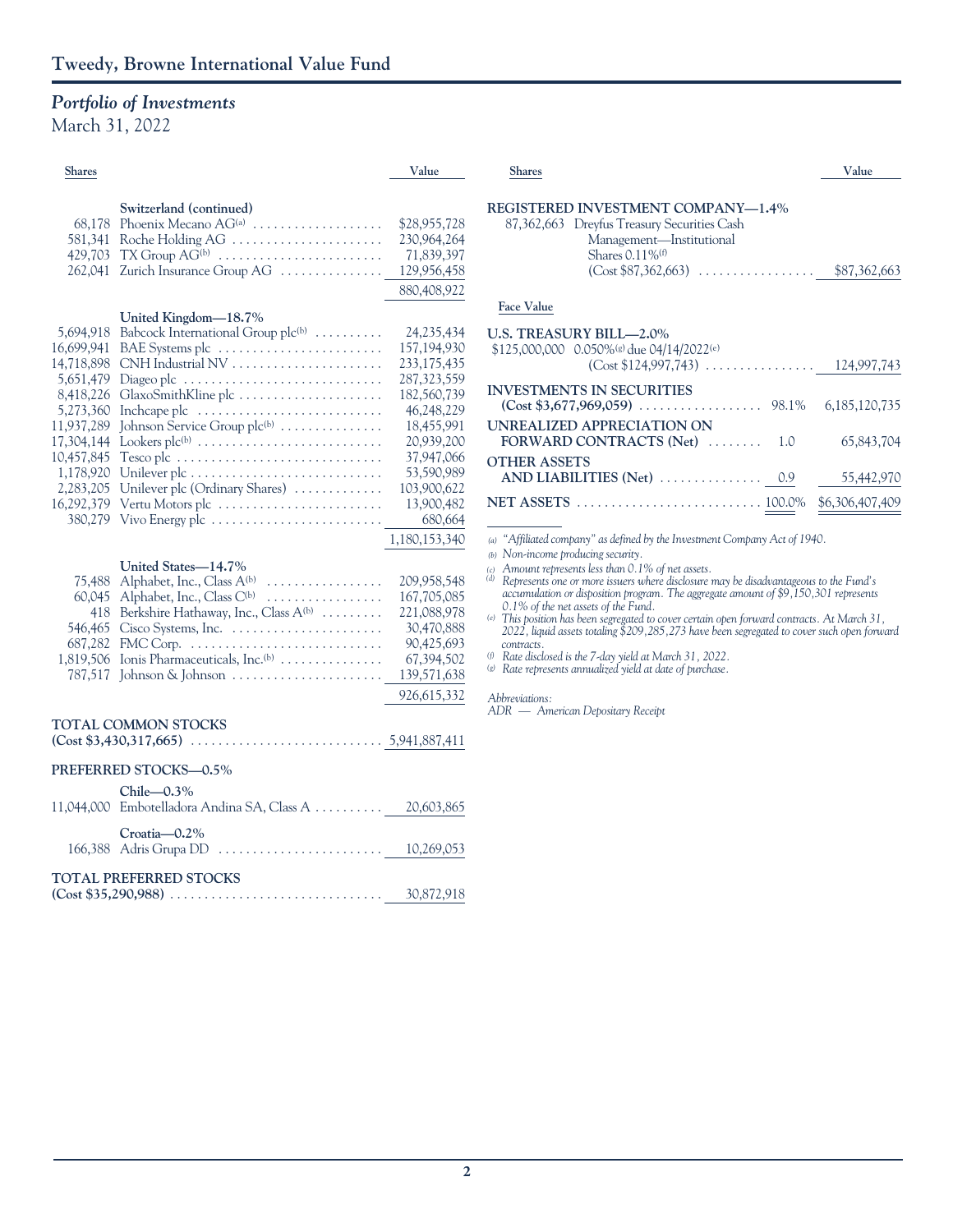# *Sector Diversification*

March 31, 2022 (Unaudited)

| <b>Sector Diversification</b>                  | Percentage of<br><b>Net Assets</b> |
|------------------------------------------------|------------------------------------|
| <b>COMMON STOCKS</b>                           |                                    |
|                                                | 16.4%                              |
| Pharmaceuticals, Biotechnology & Life Sciences | 11.7                               |
|                                                | 9.5                                |
|                                                | 8.9                                |
|                                                | 8.7                                |
|                                                | 8.5                                |
|                                                | 7.1                                |
|                                                | 5.5                                |
|                                                | 3.1                                |
|                                                | 2.7                                |
|                                                | 2.6                                |
|                                                | 2.4                                |
| Health Care Equipment & Services               | 1.8                                |
| Automobiles & Components                       | 1.3                                |
|                                                | 1.3                                |
| Technology Hardware & Equipment                | 1.0                                |
|                                                | 0.8                                |
|                                                | 0.8                                |
|                                                | 0.1                                |
|                                                | $0.0*$                             |
| Total Common Stocks                            | 94.2                               |
|                                                | 0.5                                |
| Registered Investment Company                  | 1.4                                |
|                                                | 2.0                                |
| Unrealized Appreciation on Forward Contracts   | 1.0                                |
| Other Assets and Liabilities (Net)             | 0.9                                |
|                                                | 100.0%                             |

## *Portfolio Composition*

March 31, 2022 (Unaudited)



*(a) "Other Co Other Countries" include Belgi de Belgium, Canada, Chile, Croatia, C m, Czech Rep ech Republic, Finland, Hong Kong, Italy, Japan, Mexico, Philippines, South Korea and Sweden*

**Unrealized**

*(b) Includes Unrealized Appreciation on Forward Contracts (Net)*

\* Amount represents less than 0.1% of net assets.

## *Schedule of Forward Exchange Contracts*

March 31, 2022

| Contracts     |                                                   | party      | Date     | Counter- Settlement Contract Value on<br><b>Origination Date</b> | Value<br>03/31/22 | Appreciation<br>(Depreciation) |
|---------------|---------------------------------------------------|------------|----------|------------------------------------------------------------------|-------------------|--------------------------------|
|               | <b>FORWARD EXCHANGE CONTRACTS TO BUY(a)</b>       |            |          |                                                                  |                   |                                |
| 140,000,000   |                                                   | <b>IPM</b> | 5/26/22  | \$21,883,548                                                     | \$21,979,057      | \$95,509                       |
| 200,000,000   |                                                   | <b>SSB</b> | 5/27/22  | 31,264,900                                                       | 31,396,928        | 132,028                        |
| 145,000,000   |                                                   | <b>SSB</b> | 7/12/22  | 22,613,320                                                       | 22,714,650        | 101,330                        |
| 300,000,000   |                                                   | <b>BNY</b> | 1/13/23  | 46,483,521                                                       | 46,790,628        | 307,107                        |
| 450,000,000   |                                                   | <b>IPM</b> | 4/28/22  | 13,546,057                                                       | 13,535,354        | (10,703)                       |
| 400,000,000   |                                                   | <b>IPM</b> | 6/30/22  | 11,982,355                                                       | 12,049,100        | 66,745                         |
| 260,000,000   |                                                   | <b>BNY</b> | 7/1/22   | 7,791,126                                                        | 7,832,227         | 41,101                         |
| <b>TOTAL</b>  |                                                   |            |          | \$155,564,827                                                    | \$156,297,944     | \$733,117                      |
|               | FORWARD EXCHANGE CONTRACTS TO SELL <sup>(a)</sup> |            |          |                                                                  |                   |                                |
|               |                                                   | <b>NTC</b> | 8/25/22  | \$(23,696,776)                                                   | \$(24,007,835)    | \$(311.059)                    |
| 24,000,000    |                                                   | <b>NTC</b> | 10/13/22 | (18,975,512)                                                     | (19,203,423)      | (227, 911)                     |
| 57.000.000    |                                                   | <b>SSB</b> | 12/22/22 | (44, 468, 196)                                                   | (45,602,192)      | (1,133,996)                    |
| 23,000,000    |                                                   | <b>NTC</b> | 3/23/23  | (18,046,930)                                                     | (18,397,772)      | (350, 842)                     |
| 6,000,000,000 | Chilean Peso                                      | <b>IPM</b> | 12/22/22 | (6,727,966)                                                      | (7,324,674)       | (596,708)                      |
| 9.200.000.000 | Chilean Peso                                      | <b>SSB</b> | 3/23/23  | (10.828.625)                                                     | (11.101.536)      | (272,911)                      |
| 140,000,000   |                                                   | <b>IPM</b> | 5/26/22  | (21, 233, 033)                                                   | (21,979,057)      | (746, 024)                     |
| 200,000,000   |                                                   | <b>SSB</b> | 5/27/22  | (30,318,189)                                                     | (31,396,928)      | (1,078,739)                    |
| 145,000,000   |                                                   | <b>SSB</b> | 7/12/22  | (21,868,637)                                                     | (22.714.650)      | (846,013)                      |
| 300,000,000   |                                                   | <b>BNY</b> | 1/13/23  | (46, 104, 904)                                                   | (46,769,767)      | (664, 863)                     |
| 400.000.000   |                                                   | <b>SSB</b> | 1/17/23  | (61, 285, 024)                                                   | (62.354.917)      | (1,069,893)                    |
| 410,000,000   |                                                   | <b>IPM</b> | 1/20/23  | (63, 174, 114)                                                   | (63,910,122)      | (736,008)                      |
| 840,000,000   |                                                   | <b>IPM</b> | 2/17/23  | (129.874.146)                                                    | (130,867,712)     | (993, 566)                     |
| 100,000,000   |                                                   | <b>SSB</b> | 4/11/22  | (118, 364, 200)                                                  | (111.301.206)     | 7,062,994                      |
|               |                                                   | <b>BNY</b> | 5/10/22  | (73,259,400)                                                     | (66,847,460)      | 6,411,940                      |